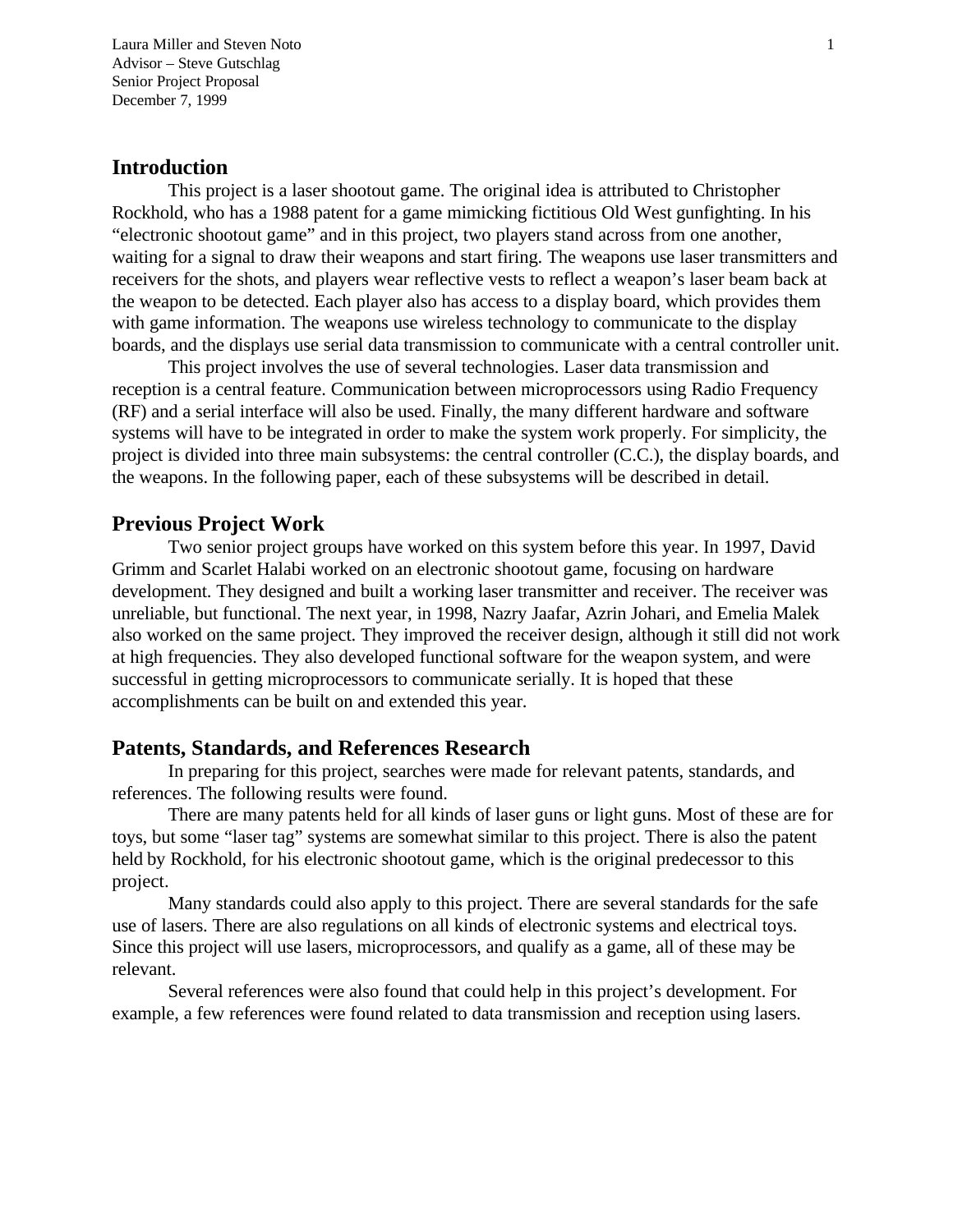Laura Miller and Steven Noto 2 Advisor – Steve Gutschlag Senior Project Proposal December 7, 1999

### **Detailed Project Description**

Figure 1 shows an overall block diagram of the project, including the three main subsystems (central controller, display boards, weapons). The following sections describe the subsystems in detail, looking as their hardware and software.

#### **Hardware**

The system consists of one central controller, and a weapon and display board for each player. Figure 1 gives an overall block diagram of the main hardware components and its subsystems.

#### Central Controller

The central controller starts the games and decides which player wins the game. The central controller consists of a microcontroller, a serial communication unit, and a user interface. The user interfaces are a power and a reset button. The serial communication unit allows the microcontroller to talk to the display units.

#### Display Boards

The displays are small scoreboards located near each player. They communicate with the weapons and the central controller, and display game information (See tables 1-3). The display consists of a serial communication unit, a user interface, a speaker, a microcontroller, and an RF receiver. The serial communication unit allows communication between the microcontroller in the display and the microcontroller in the central controller. The RF receiver allows the weapon to talk to the display board. The user interface is several LED's and LCD's that display game information. It displays a light if the system is ready. The LCD displays the ammo count and a countdown to begin the game. The LCD also displays the result of the game when it is over. The speaker makes a noise when the gun is fired. There are also several buttons in the user interface for power and reset. When the system is set up, the Display ID may also be set to match the Weapon ID of a weapon, so the wireless communication may be synchronized.

#### Weapons

The weapon is a portable, wireless unit. It consists of a RF transmitter, user interface, microcontroller, laser transmitter, and laser receiver. The RF transmitter sends information to the display. The user interface has several LED's that represent battery power, low power, and out of ammo. The user interface on the weapon also has buttons for the hammer, trigger, and weapon reset. The laser transmitter sends out the laser when the microcontroller tells it to. An opponent is hit if the laser reflects off of their vest and returns to the firing weapon. The laser receiver detects the reflected laser and informs the microprocessor to indicate a hit. Each weapon's ID should be set to match a display's ID, so that when it sends data, the correct display will receive it.

#### **Numerical Specifications**

Tables 1-3 give a description of the system inputs and outputs. Tables 4-6 give estimated numerical specifications for these signals.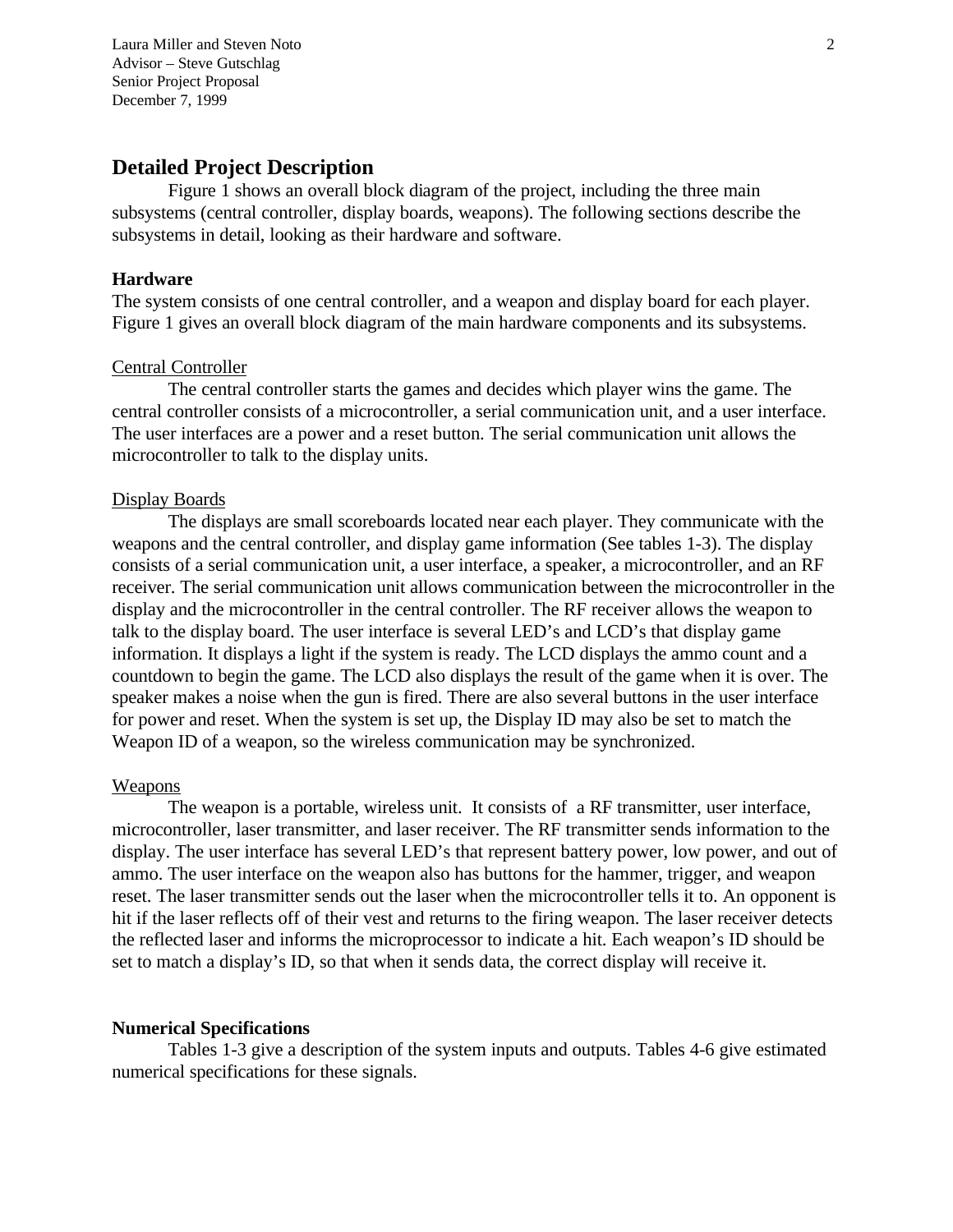Laura Miller and Steven Noto 3 Advisor – Steve Gutschlag Senior Project Proposal December 7, 1999

#### **Software**

Figures 2 through 4 show the proposed software flowcharts for this project. There are three separate algorithms, one for each microcontroller-driven component: the central controller, the display boards, and the players' weapons.

#### Central Controller

Figure 2 shows the software flowchart for the central controller. This is a simple algorithm: When the system is turned on or the master reset button is pushed, the processor will first initialize itself. It will then transmit a signal to the display boards, telling them to reset, in preparation for a game. The processor will then wait for the displays to respond with ready signals. After both display boards are ready, it will broadcast a "game start" signal, and let the other microcontrollers run the game. The central controller then waits for one "hit" signal (a game victory) or two "out of ammo" signals (a tie) from the display boards. When one of these situations happen, the central controller broadcasts the game results, and waits for the next game.

#### Display Boards

The algorithm for the display board is shown in figure 3. When a display board is turned on, or when it receives a "reset" signal from the central controller, it will power-up and initialize, clearing the LCD display. It will then wait for a "game start" signal, which is generated by a player pushing a button on the display board. It will also wait for a "gun ready" signal from the player's weapon, to ensure that the wireless communication link works. After that is received, the display board transmits a ready signal to the central controller, and when the central controller responds with its "game start" signal, the game begins, and the display will show a countdown for each player to draw their weapon.

At this point, the display board's microcontroller waits for further communications from the weapon or central controller. As the interrupt-handler flowcharts show, if a signal is received from the gun (shot, hit, or out of ammo), the processor will take the appropriate action. Also, when a signal is received from the central controller (Game reset, win, loss, or tie), the processor will perform the necessary end-of-game actions and return to waiting for a new game.

#### Weapons

Figure 4 shows the flowchart for each weapon's microcontroller. Because the gun has a wireless transmitter but not a receiver, it operates in isolation and transmits signals that the display board will analyze for the game. Each signal is prefaced by the weapon's Weapon ID (set to match a display's ID) so that the matching display will know it's being addressed. When the weapon is turned on, it initializes and waits for the "gun reset" button to be pushed. When this occurs the weapon transmits a "gun ready" signal so the display board can verify the wireless transmission. Then the gun is ready to fire. When the hammer is "pulled" and the trigger pressed, a "shot" signal is sent. The microcontroller then uses the laser to transmit a pulse. If the pulse is reflected and received properly, a hit is scored, and a "hit" signal is sent. Then the microcontroller returns to waiting for another trigger-pull or reset. There is also an interrupt handler in each weapon to light a "low power" LED and warn the display if the battery voltage falls below a certain minimum level.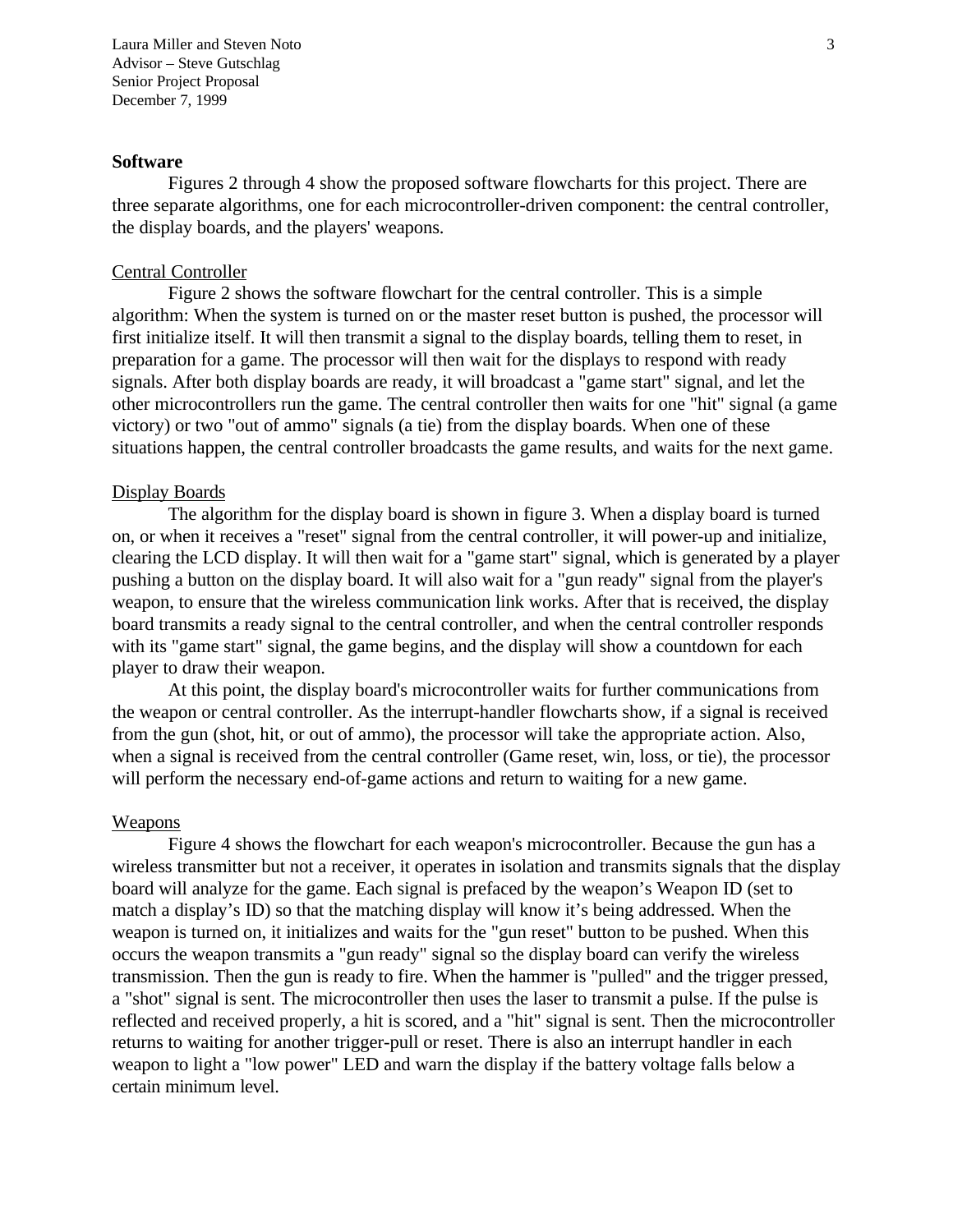# **Input and Output Descriptions**

Table 1 – Description of Inputs and Outputs

| <b>Signal Name</b>              | Input/Output | <b>Description</b>                                |
|---------------------------------|--------------|---------------------------------------------------|
| <b>Central Controller</b>       |              |                                                   |
| Power                           | Input        | Power provided by a wall outlet                   |
| <b>Reset Central Controller</b> | Input        | Button pushed to reset the entire game            |
| <b>Displays</b>                 |              |                                                   |
| Power                           | Input        | Power provided by a wall outlet                   |
| Disaply ID                      | Input        | ID Number to match Display and Weapon             |
| <b>Begin Game</b>               | Output       | Row of LED's counts down to game start            |
| Speaker                         | Output       | Makes sound effects for gun noises                |
| Ammo Count                      | Output       | Displays remaining ammo count on LCD              |
| Win/Lose                        | Output       | Displays outcome of game on LCD                   |
| <b>Weapon Ready</b>             | Output       | LED lights up from when the weapon is reset until |
|                                 |              | the game is over                                  |
| Weapons                         |              |                                                   |
| <b>Battery Power</b>            | Input        | Power provided by a battery                       |
| Reset                           | Input        | Button pushed to reset gun in order to start game |
| Hammer                          | Input        | Button pushed to cock the gun                     |
| Trigger                         | Input        | Button pushed to fire the gun                     |
| <b>Laser Receiver</b>           | Input        | Sensor used to detect reflected laser beam        |
| Weapon ID                       | Input        | ID Number to match Display and Weapon             |
| <b>Laser Transmitter</b>        | Output       | Emits laser beam when the gun is fired            |
| Low Power                       | Output       | LED lights up when battery voltage is low         |
| Power                           | Output       | LED lights up when gun is on                      |

### Table 2 – Coaxial Cable Signal Description

| <b>Signal Name</b> | <b>Direction</b>        | <b>Description</b>                             |
|--------------------|-------------------------|------------------------------------------------|
| <b>Game Reset</b>  | From Central Controller | Resets entire system                           |
|                    | to Displays             |                                                |
| Game Start         | From C.C. to Displays   | Starts countdown to beginning of game          |
| Game Winner        | From C.C. to Displays   | Reports game outcome                           |
| Display/Gun Ready  | From Display to C.C.    | Tells C.C. that display and weapon are ready   |
| Target Hit         | From Display to C.C.    | Tells C.C. that player hit opponent            |
| Weapon Out of      | From Display to C.C.    | Tells C.C. that player has shot all six rounds |
| Ammo               |                         |                                                |

### Table 3 – RF Link Signal Description

| <b>Signal Name</b>  | <b>Direction</b>       | <b>Description</b>                             |
|---------------------|------------------------|------------------------------------------------|
| <b>Weapon Reset</b> | From Weapon to Display | Tells display that weapon and player are ready |
|                     |                        | to start a game                                |
| Weapon Fire         | From Weapon to Display | Tells display to decrease ammo count and       |
|                     |                        | make gunfire sound effect                      |
| Target Hit          | From Weapon to Display | Tells display that player hit opponent         |
| Low Power           | From Weapon to Display | Tells display that weapon battery voltage low  |

# **Numerical Specifications**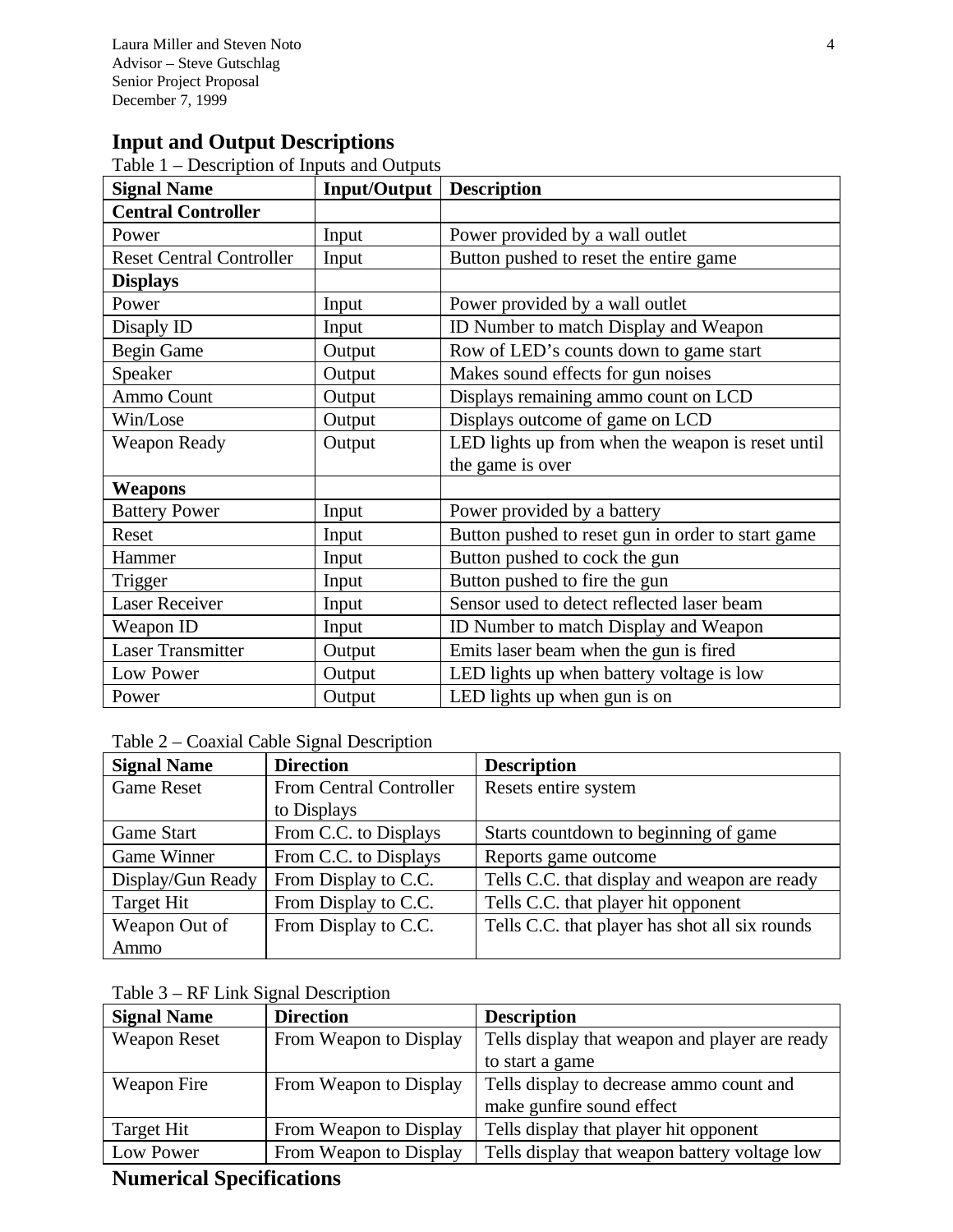| <b>Signal Name</b>             | <b>Input/Output</b> | Specification                             |
|--------------------------------|---------------------|-------------------------------------------|
| <b>Central Processor</b>       |                     |                                           |
| Power                          | Input               | $+5V$                                     |
| <b>Reset Central Processor</b> | Input               | <b>TTL</b> levels                         |
| <b>Displays</b>                |                     |                                           |
| Power                          | Input               | $+5V$                                     |
| <b>Begin Game</b>              | Output              | <b>LED</b>                                |
| Speaker                        | Output              | A large dB level above ambient room noise |
| Ammo Count                     | Output              | Display                                   |
| Win/Lose                       | Output              | Display                                   |
| <b>Weapon Ready</b>            | Output              | <b>LED</b>                                |
| Weapons                        |                     |                                           |
| <b>Battery Power</b>           | Input               | $+5V$                                     |
| Reset                          | Input               | <b>TTL</b> levels                         |
| Hammer                         | Input               | <b>TTL</b> levels                         |
| Trigger                        | Input               | <b>TTL</b> levels                         |
| <b>Laser Receiver</b>          | Input               | Unknown                                   |
| <b>Laser Transmitter</b>       | Output              | Unknown                                   |
| Low Power                      | Output              | <b>LED</b>                                |
| Power Light                    | Output              | <b>LED</b>                                |
| Out of Ammo                    | Output              | <b>LED</b>                                |

Table 4 –Inputs and Outputs

Table 5 – Coaxial Cable Signal Description

| <b>Signal Name</b>  | <b>Direction</b>     | <b>Specification</b>                       |
|---------------------|----------------------|--------------------------------------------|
| <b>Game Reset</b>   | From CPU to Displays | A communication standard to be chosen at a |
| Game Start          | From CPU to Displays | later time.                                |
| Game Winner         | From CPU to Displays |                                            |
| <b>System Ready</b> | From Displays to CPU |                                            |
| Target Hit          | From Display to CPU  |                                            |
| Weapon Out of       | From Display to CPU  |                                            |
| Ammo                |                      |                                            |

Table 6 – RF Link Signal Description

| <b>Signal Name</b>  | <b>Direction</b>       | <b>Specification</b>                       |
|---------------------|------------------------|--------------------------------------------|
| <b>Weapon Reset</b> | From Weapon to Display | A communication standard to be chosen at a |
| Weapon Fire         | From Weapon to Display | later time.                                |
| Target Hit          | From Weapon to Display |                                            |
| Weapon Out of       | From Weapon to Display |                                            |
| Ammo                |                        |                                            |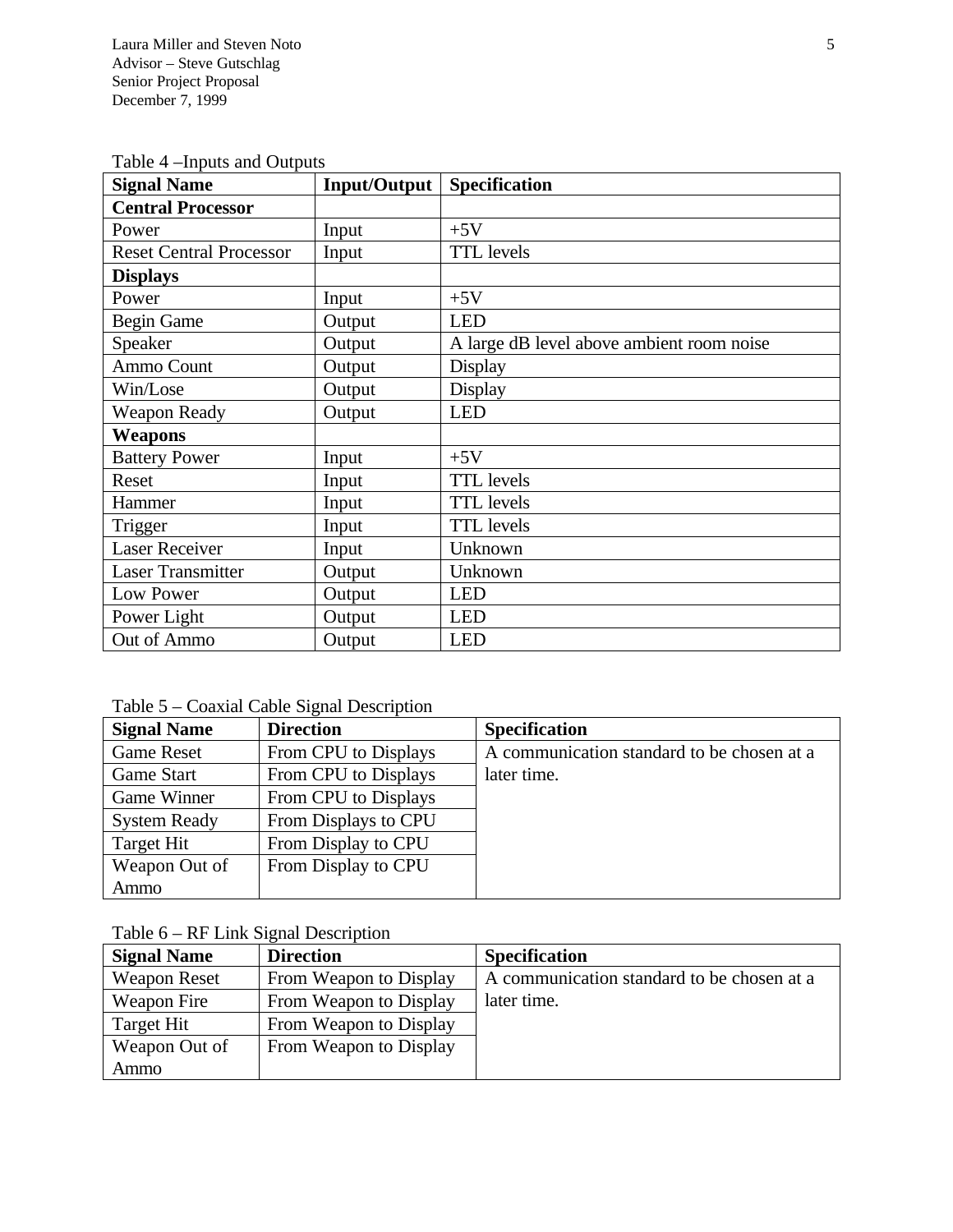

Figure 1 - Hardware block diagram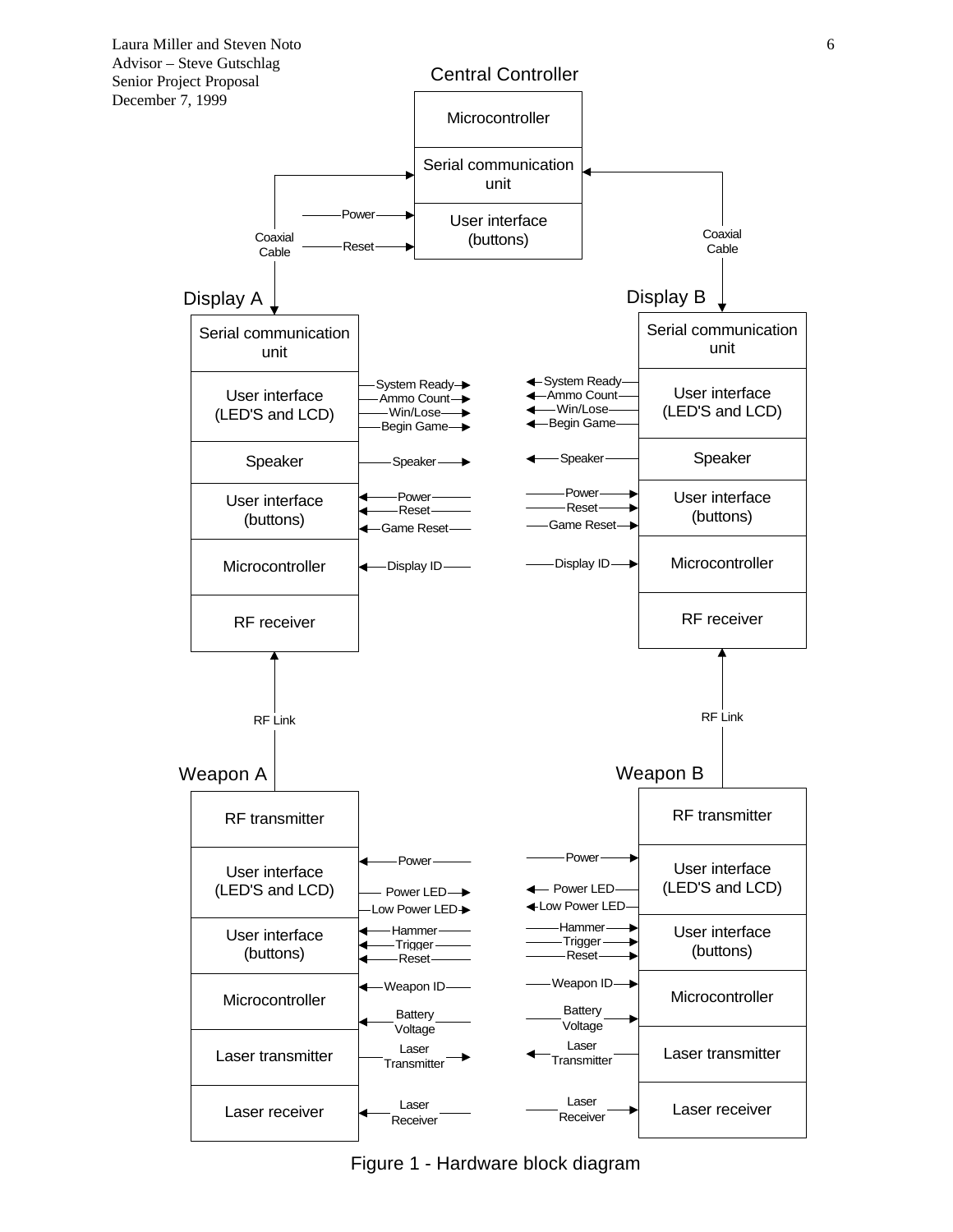Laura Miller and Steven Noto 7 Advisor – Steve Gutschlag Senior Project Proposal December 7, 1999





Figure 2 - Central Controller flowchart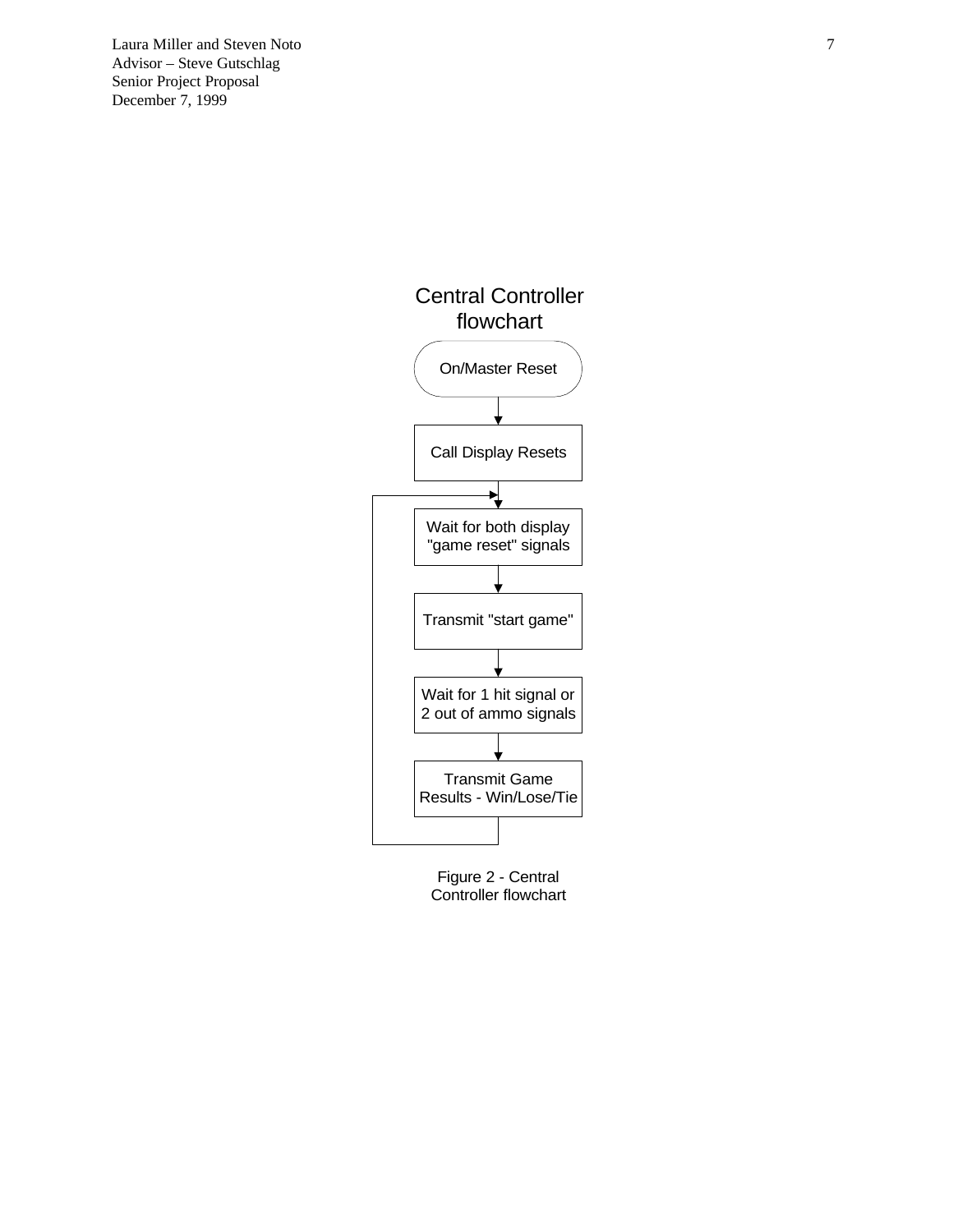Laura Miller and Steven Noto 8 Advisor – Steve Gutschlag Senior Project Proposal December 7, 1999

### Display Flowchart



Figure 3 - Display Software flowchart

### Interrupts from gun





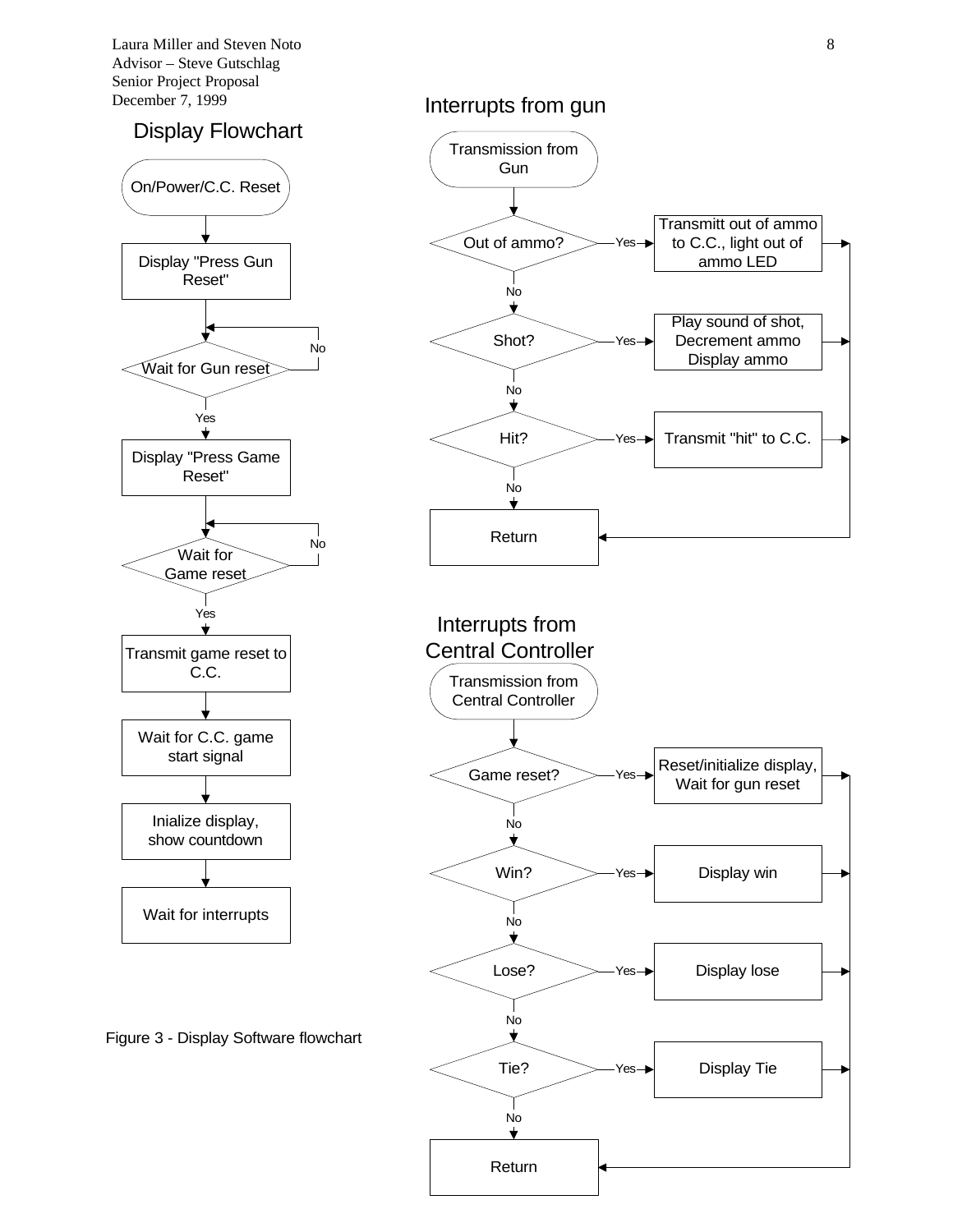Laura Miller and Steven Noto 9 Advisor – Steve Gutschlag Senior Project Proposal December 7, 1999





Figure 4 - Weapon software flowchart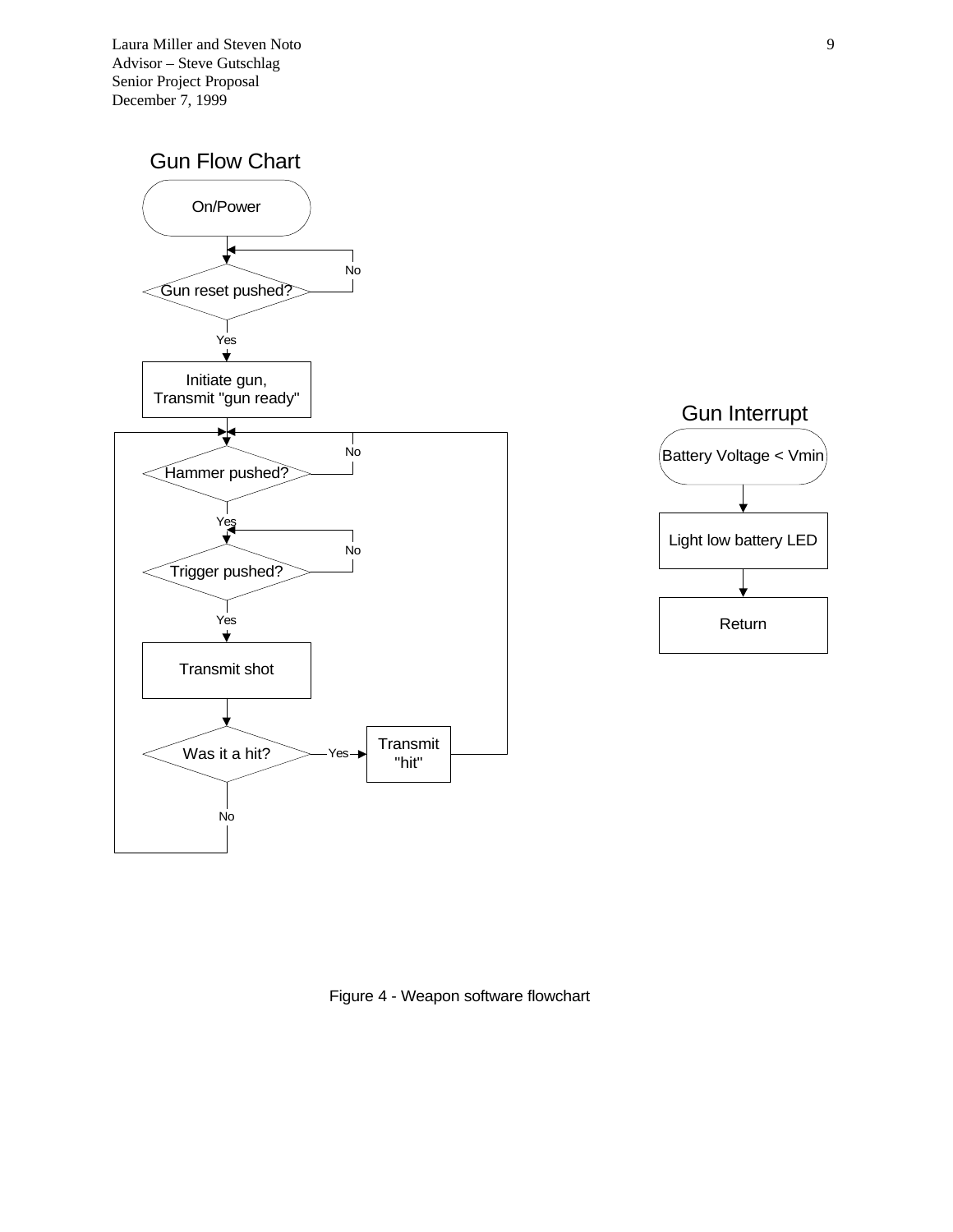Laura Miller and Steven Noto 10 Advisor – Steve Gutschlag Senior Project Proposal December 7, 1999

# **Proposed Testing**

### Central Controller

The central controller has no visual user interface. The only way to test this subsystem is to interface it to the display and have the display send different messages and check to see if the display receives the proper response from the central controller.

### **Display**

There are several things to test in the display, such as the RF communication, serial communication, and user interface. To test the RF communication and serial communication from the central controller, known test signals can be sent to the display and it should display the appropriate results or send a signal to the central controller. These operations can be verified visually by results on the display or by using an oscilloscope and looking at the appropriate signals.

### Weapon

The weapon laser transmission and reception can be verified using an oscilloscope to examine the appropriate signals. Sending a signal to the display and having the display react appropriately can check the RF communication.

## **Equipment**

Hardware Laser Diode Photo Diode Operational Amplifiers Passive Components Wire-wrap Boards Soldering Equipment Digital Oscilloscope (Tek TDS 340) DC Power Supplies (HP E3630A) Function Generators (HP 33120A) MMT-52 80C52 Microprocessor Board MMT-EXP Expansion Board Windows 95/NT Host PC

Software RChipSim 8051 Assembler and Simulator for off-campus work Keil/Archimedes 8051/52 Communication Program